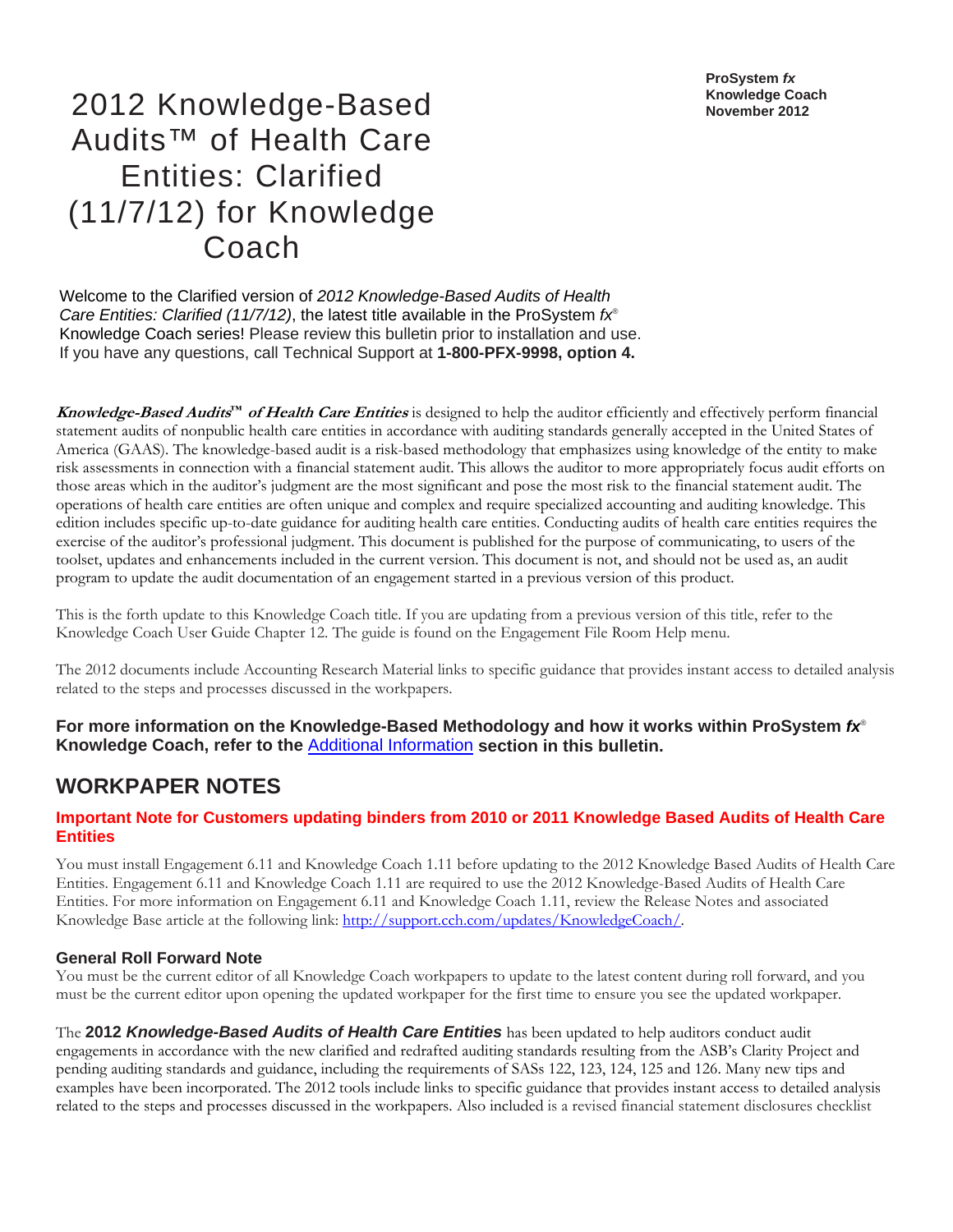that provides a centralized resource of the current required and recommended U.S. GAAP disclosures and key presentation items, using the style referencing under the FASB Accounting Standards Codification™.

The 2012 edition of *Knowledge-Based Audits of Health Care Entities* is current through SAS-126, *The Auditor's Consideration of An Entity's Ability to Continue as a Going Concern (Redrafted).*

### **Specific Program Enhancements**

For more information on specific program enhancements, review the 2012 Health Care Overview for Knowledge Coach users available in the binder through the RES-KCO workpaper or at the following link: http://support.cch.com/productsupport/productsupport.aspx?path=%2FTopics%2Fproduct\_support%2Fpfx\_office%2Fknowled ge\_coach#Guides.

In addition, forms and practice aids have been updated throughout to include new examples, tips and, where applicable, to take into account new literature, standards, and developments, reflected in the following current audit and accounting guidance:

- Statements on Auditing Standards (SASs):
	- o SAS-122 *Clarification and Recodification*
	- o SAS-123 *Omnibus Statement on Auditing Standards 2011*
	- o SAS-124 *Financial Statements Prepared in Accordance with a Financial Reporting Framework Generally Accepted in Another Country*
	- o SAS-125 *Alert That Restricts the Use of the Auditor's Written Communication*
	- o SAS-126 *The Auditor's Consideration of an Entity's Ability to Continue as a Going Concern (Redrafted)*
- AICPA Statement on Quality Control Standards No. 8, *A Firm's System of Quality Control (Redrafted)*
- FASB Accounting Standards Codification as of December 31, 2011, and through Accounting Standards Update (ASU) No. 2012-02—*Intangibles—Goodwill and Other (Topic 350).*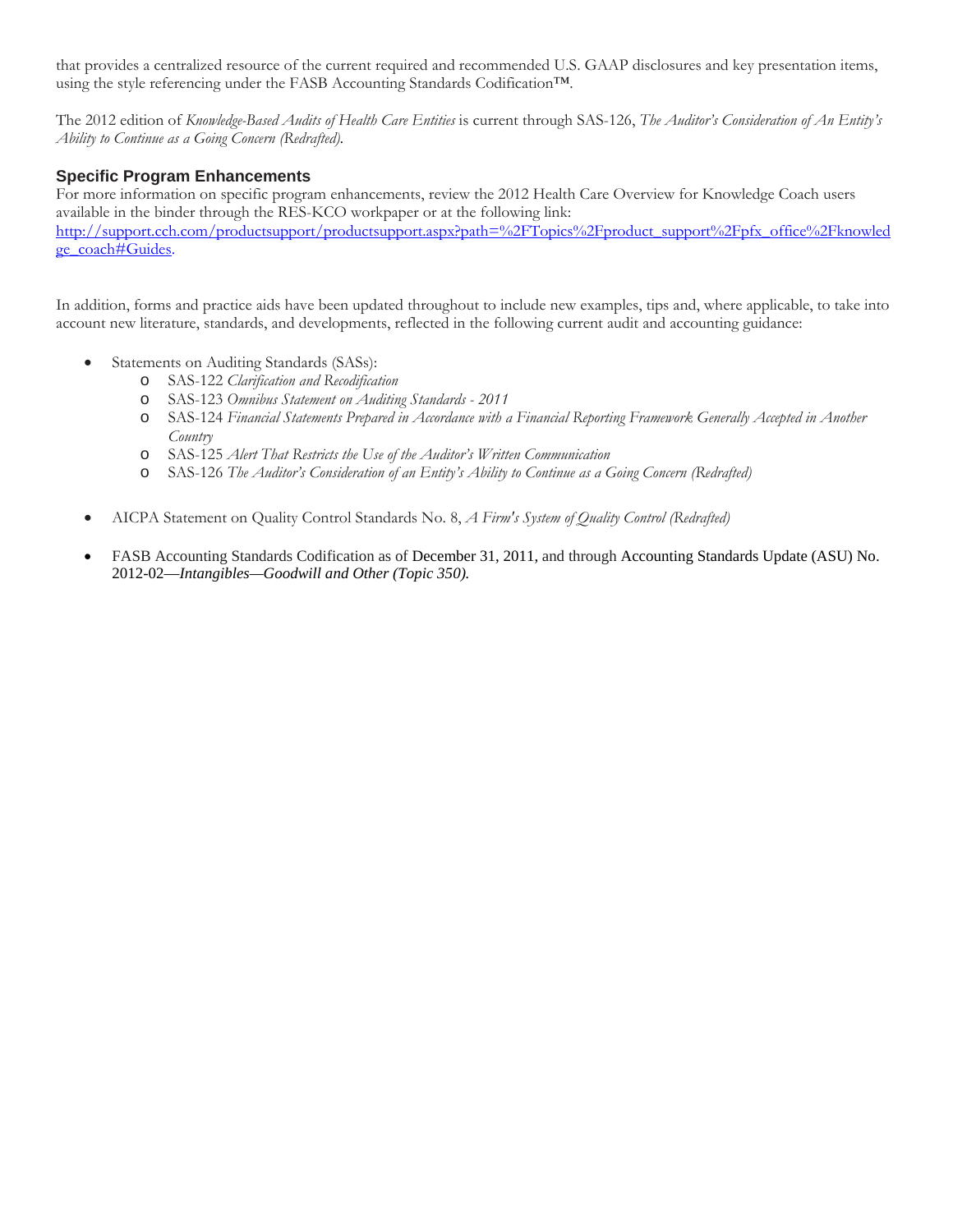# **Additional Information on Knowledge Coach and the KBA Methodology**

# **KBA Methodology**

**Knowledge-Based™ Methodology** allows the results of one set of procedures to become the input for the next. The key components of the KBA methodology include:

- An **Overview** that guides auditors through the methodology.
- Customizable **Audit Programs** that take auditors through related steps and procedures.
- **Practice Aids** to help auditors complete steps or processes outlined in the Knowledge-Based Audit documents and Audit Programs.
- **Auditor's Reports** that provide a variety of sample auditor's opinions on audited financial statements.
- **Correspondence** documents that provide sample letters to be used to comply with GAAS requirements and in many other common situations.
- **Knowledge-Based Audit** documents, integral to the risk assessment and overall audit processes, which contain steps and procedures required by GAAS.

**The AICPA's Auditing Standards Board's (ASB) Risk Assessment Standards -** The practice aids and tools in the *2012 Edition of Knowledge-Based Audits of Health Care Entities* are designed around the AICPA's risk assessment standards to assist auditors of nonpublic health care entities by:

- Facilitating compliance with GAAS;
- Encouraging more effective audits through tailored audit programs and comprehensive practice aids;
- Helping auditors to focus on and respond to identified audit risks; and
- Enhancing audit documentation.

# **ProSystem** *fx***® Knowledge Coach**

**ProSystem** *fx***® Knowledge Coach** functionality allows auditors to use the Knowledge-Based-Audit methodology more efficiently by eliminating the need for duplicate entry of the same information, tailoring audit documentation to each particular engagement, and documenting the link between risks identified and procedures performed. **AUD-100 Tailoring Question Workpaper** is a document in Knowledge Coach that presents engagement-level questions designed to aid in tailoring the engagement documentation to fit each client. Completing the questions helps the auditor avoid duplication and unnecessary workpapers.

Before you begin your audit, please review the guidance in **AUD-101 Overall Audit Program**. This workpaper is intended to be your road map through a Knowledge-Based Audit methodology. You should start your audit with **AUD-100 Tailoring Question Workpaper** and **AUD-101 Overall Audit Program**.

**Risks** can be captured via the Risk Summary task pane from any Knowledge Coach workpaper by the current editor of **KBA-502 Summary of Risk Assessments**. This allows the user to continuously assess risks during the engagement. Several workpapers prompt the consideration of the presence of risks, but the Risk Summary task pane must be used to document those risks. All documented risks flow to the Risk Summary. To ensure risks show in findings tables, make sure to check the *Workpaper identified in* field of the Risk pane.

**Information Flow** helps cut down on the time spent duplicating information across forms. In addition, the flow of consistent information ensures that information and updates to information are not missed between workpapers. Drill-down functionality helps the user navigate quickly to the source of the information, aiding in the review of the audit file.

**Diagnostics** help you keep track of unresolved issues like unanswered questions, incomplete risks, program steps not linked to risks or relevant assertions, missing workpaper, and more. Diagnostics now show when a form table has not been answered (i.e. tables in **KBA-101 Overall Audit Strategy** that are added by the tailoring questions in **AUD-100 Tailoring Question Workpaper**).

**Links to Accounting Research Manager (ARM)-**If you subscribe to an ARM library that includes audit content, you can link directly to source material from Resources within Knowledge Coach documents. These links have been updated to reference to the accounting standards under the FASB Accounting Standards CodificationTM. Also, if you subscribe to the *Knowledge-Based Audits*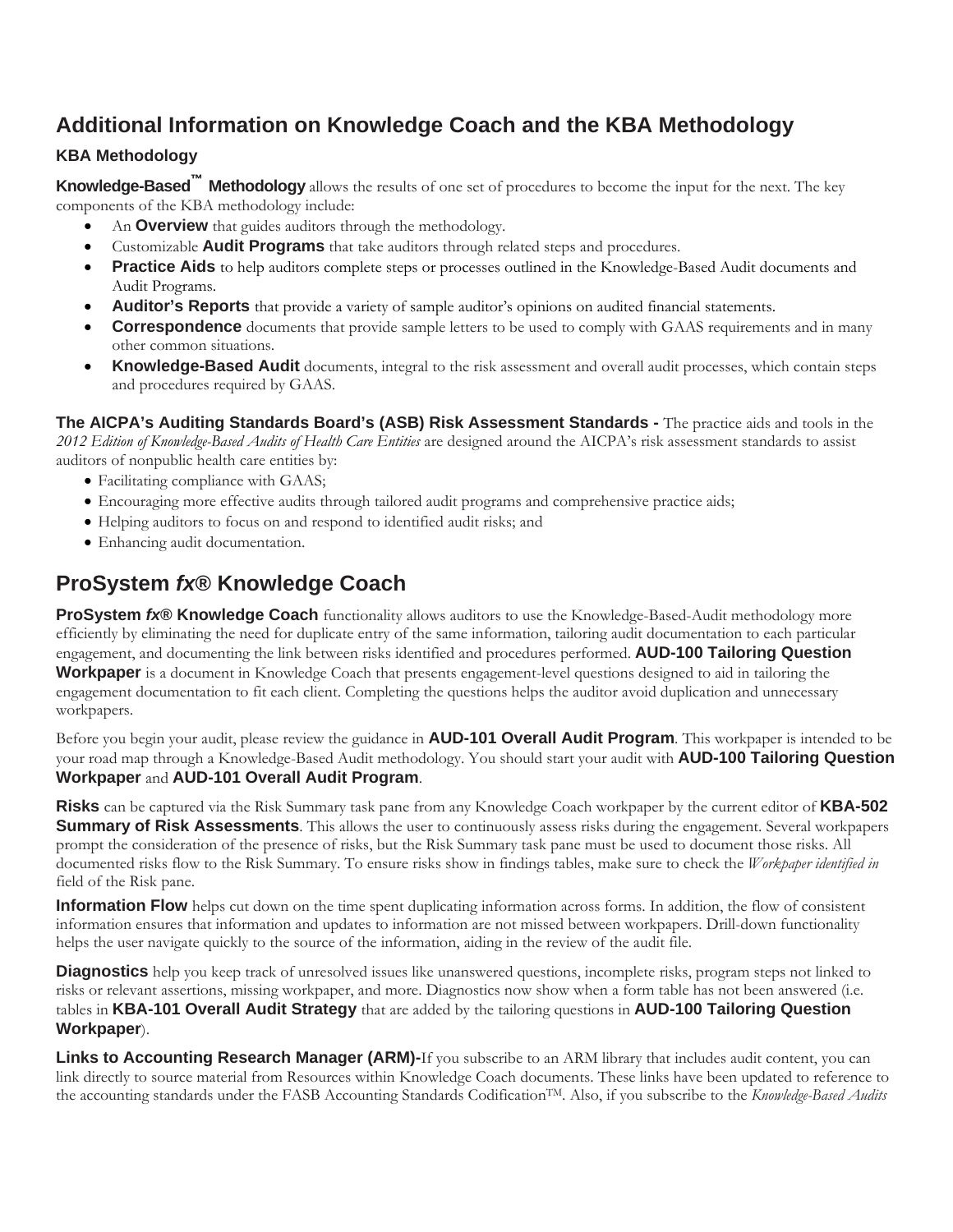*of Health Care Entities Guide* on ARM, you can take advantage of brand new links to the audit guide material from within the Knowledge Coach documents.

**Interpretive Guidance** is integrated into each Knowledge Coach template through the Tips view of each new task pane. Informational features include Practice Points, Examples, Optional Workpapers, and Resources to help auditors work more effectively and efficiently. We have also added the ability to navigate from Resources within a document or the tip pane directly to CCH's Accounting Research Manager and industry audit guides by simply clicking on the Reference.

#### **Important Notes**

- Make sure to save changes to workpapers before closing the workpaper or the binder to ensure data is correctly updated.
- If your Current Editor Knowledge Coach MS Word workpapers become read-only or crashes, please do the following
	- o Keep the binder with the affected workpapers open.
	- Contact Customer Service at 1-800-PFX-9998, option 4, to obtain a repair utility.
- Knowledge Coach cannot be used within the Shared File Room (SFR) feature of Engagement. However, Knowledge Coach workpapers can be shared across team members through check in, check out, workpaper assignment, synching to the central file room and through peer-to-peer synch in the same way that other Engagement workpapers are shared.

### **System Requirements**

- This title MUST be used with ProSystem *fx* Engagement version 6.11 and higher. If you are upgrading from ProSystem *fx*  Engagement 6.0, 6.1, 6.1.2, 6.5, or 6.8 please contact Technical Support at 1-800-PFX-9998, option 4 for detailed instructions.
- A minimum of 4GB of RAM is required for optimal performance when opening and navigating through ProSystem *fx*  Knowledge Coach documents.

### **Download Instructions**

Download the *2012 Knowledge-Based Audits of Health Care Entities* from the **ProSystem fx Knowledge Coach Updates** section of the ProSystem  $f_X$  Engagement Support Web site at the following URL: http://support.cch.com/updates/KnowledgeCoach, then select the **Knowledge Coach Series** and **Download file** link next to the **2012 Knowledge-Based Audits of Health Care Entities.** On some occasions the content package file (.KCP) has downloaded with the extension changed to .ZIP. If this occurs, please change the extension of the downloaded file to KCP using all capital letters.

**Important**: ProSystem *fx* Engagement version 6.11 or higher must be installed on the computer in order to install this Knowledge Coach title. Additional requirements include Microsoft Office 2007, Microsoft Office 2003 Primary Interop Assemblies (PIA) and Visual Studios 2005 Tools for Office Second Edition Runtime (VSTOR).

The following 2012 Knowledge-Based Audits of Health Care Entities: Clarified (10/26/12).KCP download is a proprietary file that must be installed from within Engagement. Save this KCP file to a location on your local drive, extract it, and follow the Installation Instructions included in the Release Bulletin.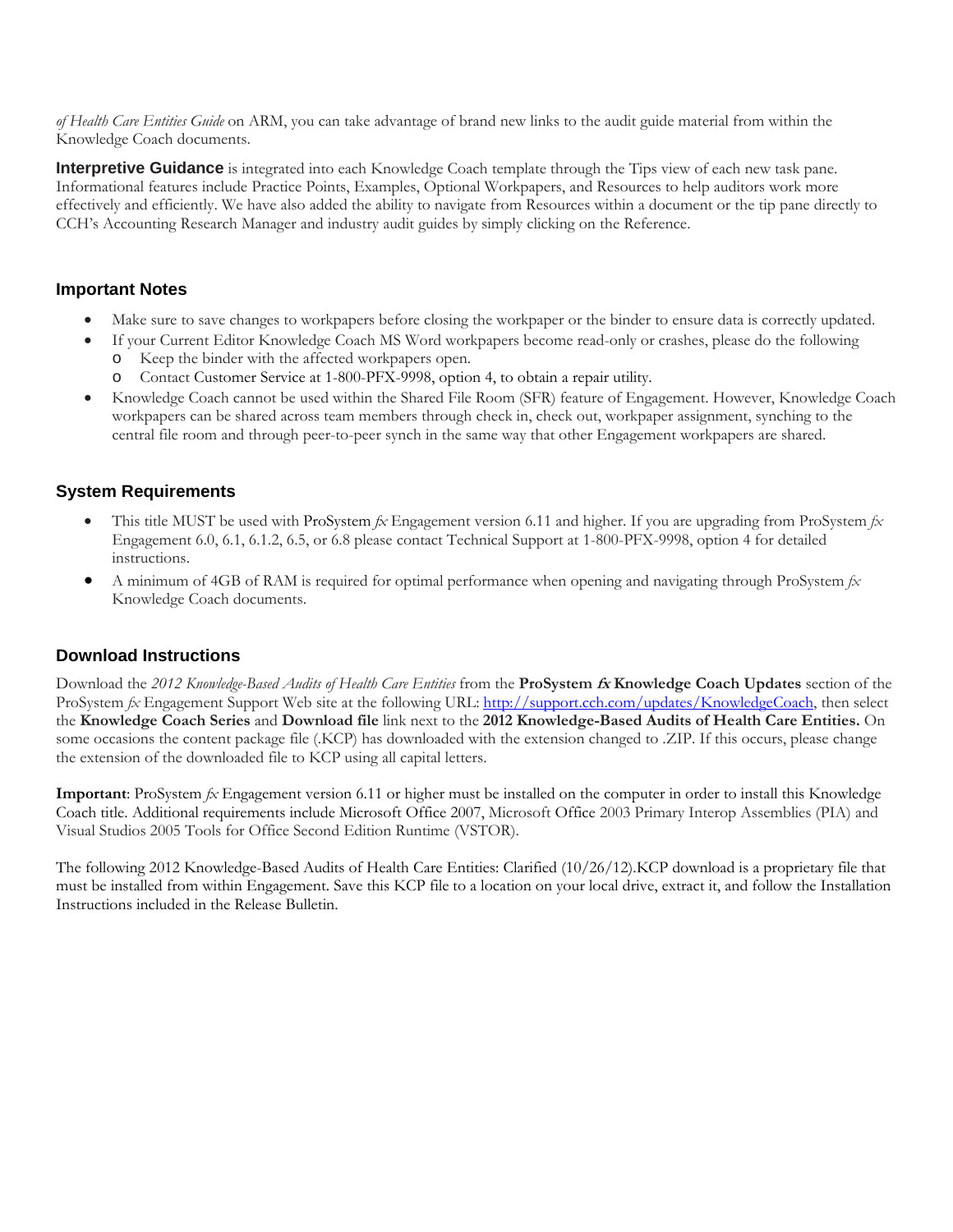#### **Installation Instructions**

Once you have downloaded your Knowledge Coach title, you will need to add it to the list of titles within ProSystem *fx*  Engagement. The only additional system requirement is approximately 75MB of disk space to store your Knowledge Coach program content files. Please refer to the ProSystem *fx* Engagement with Knowledge Coach Release Notes for any other system requirements.

After downloading the *2012 Knowledge-Based Audits of Health Care Entities* titles, do the following:

1. Launch the ProSystem *fx* Engagement Workpaper Management application so that the Local File Room is displayed. Select **Tools > Knowledge Coach Titles**.

The Knowledge Coach Titles window will be displayed.

- 2. Choose **Add Title**.
- 3. Browse to the title package file (\*.KCP) that you previously downloaded and extracted from the ProSystem *fx*  Knowledge Coach Support Web site.
- 4. Choose **Open**.

 The system will display a progress indicator while the title package is added. You will receive a message that the title has been successfully installed once the process is complete.

Once the title is added, you must release it so that other staff members in your firm can use it. You may also wish to unrelease previous versions of the title.

To unrelease a title:

- 1. Select a version of the KBA Health Care title.
- 2. Choose **Unrelease Title**. The date will be removed from the *Date released* column and staff that do not have the staff group property right to insert unreleased titles will not be able to insert the unreleased titles into a binder.

**Note**: You can determine this access in the **ProSystem fx Engagement Admin** module by selecting a staff group and choosing **File > Properties > Content >** *Insert Knowledge Coach workpapers from unreleased titles* option.

To release a title:

- 1. Select one of the Knowledge Coach titles in the list that has been added but is not yet released.
- 2. Choose **Release Title**. The current date and time will be displayed in the *Date released* column, and the status will change to *Released*.

**Note:** You must add and assign a Knowledge Coach module as well as the Knowledge Tools title license in the ProSystem *fx* Engagement Administrator before using the workpapers.

**Important:** Once the *2012 Knowledge-Based Audits of Health Care* titles have been added and released, they will be automatically deployed to other staff members when they login to the "Office" location, or when they synchronize a binder that contains Knowledge Coach workpapers from this title.

#### **Online Permission Key**

Permission key files may be downloaded from our Web site at http://tax.cchgroup.com or when adding or updating the new licenses within ProSystem *fx* Engagement with Knowledge Coach version 6.11 and higher. After updating the license file in the ProSystem *fx* Engagement Admin module, licenses need to be assigned to the staff who will use 2012 *Knowledge-Based Audits of Health Care Entities*.

If you have not already established a Single Sign-on (SSO) account with Customer Service, we urge you to do so at this time.

Permission keys are no longer generally distributed via floppy diskette. You can choose to continue receiving the diskette by going to http://tax.cchgroup.com/pfxsupport, clicking the Firm Administration link, and making the appropriate selection (SSO access is required), or by contacting Customer Service at 1-800-PFX-9998, option 4.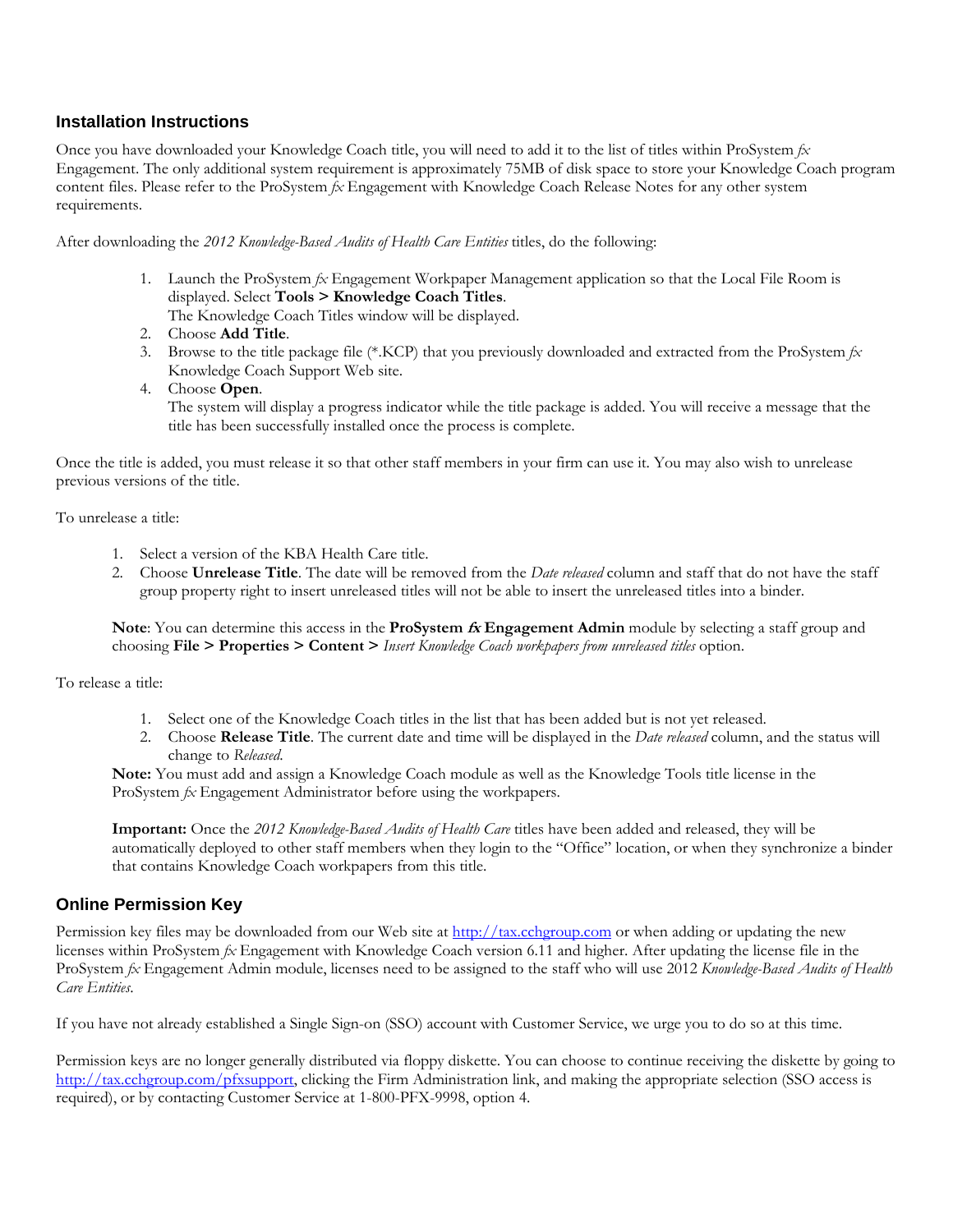### **Accounting Research Manager**

CCH's Accounting Research Manager is the most comprehensive, up-to-date and objective online database of financial reporting literature. It includes all authoritative and proposed accounting, auditing, and SEC literature, plus independent, expert-written interpretive guidance.

Our Weekly Summary email newsletter highlights the key developments of the week, giving you assurance that you have the most current information. It provides links to new FASB, AICPA, SEC, EITF, and IASB authoritative and proposal-stage literature, plus guidance from financial reporting experts.

Our team of content experts updates the system on a daily basis, so you can stay as current as possible. What's more, our experts attend critical standard-setting meetings and summarize the results for you, which means you'll learn of newly released literature and deliberations of current financial reporting projects as soon as they occur! Plus, you'll benefit from their easy-to-understand technical translations. Our expert's interpretations clearly lay out what the rules mean from your perspective.

Also available is the Knowledge-Based Audits of Health Care Entities, a guide that helps you comply with the most recent professional standards and guidance for the conduct of audits of health care entities and to integrate the use of practice aids, tools, and other resources with its guidance. This publication supplements and complements the Knowledge-Based documents that are available in Knowledge Coach.

With Accounting Research Manager, you maximize the efficiency of your research time, while enhancing your results. Learn more about our content, our experts, and how you can request your free trial by visiting http://www.accountingresearchmanager.com. You can also access the Accounting Research Manager Web site by selecting the item in ProSystem *fx* Engagement from the Guidance tab on the Shortcuts bar in the Binder window.

## **Links to Accounting Research Manager (ARM)**

As indicated above, subscribers to an Accounting Research Manager library that includes source content can link directly to source material from references within Knowledge Coach workpapers. These links have been updated to reference the new Codification released by the FASB and available on ARM. The Codification on ARM is fully integrated with U.S. and international accounting standards, other non-authoritative materials and industry leading interpretive guidance.

# **Using Your Knowledge Coach Content**

To use your Knowledge Coach Workpaper Templates, open a binder in ProSystem *fx* Engagement, select the workpaper tab into which you would like to insert the workpaper, and select **New Knowledge Coach Workpaper** from the toolbar or File menu. The New Knowledge Coach Workpaper dialog appears (*Figure 1*).

Select the New Knowledge Coach Title with the content you would like to use. You can only select titles you have installed. The information displayed changes to reflect the workpaper organization available for the selected title. Select the Knowledge Coach Workpaper Templates to insert into your binder and click **OK**. The **Selected Workpaper Properties** dialog appears. Each workpaper name is automatically loaded into the Name field. Add a workpaper index in the Index field and make any Name modifications you desire. You can also modify the tab location or the roll forward settings for each workpaper. Then click **OK**. The integrated Knowledge Coach workpaper is now inserted into your engagement binder. For more information on how to use Knowledge Coach workpapers in your binder, see the Knowledge Coach User Guide.



**Figure 1 – New Knowledge Coach Workpaper**